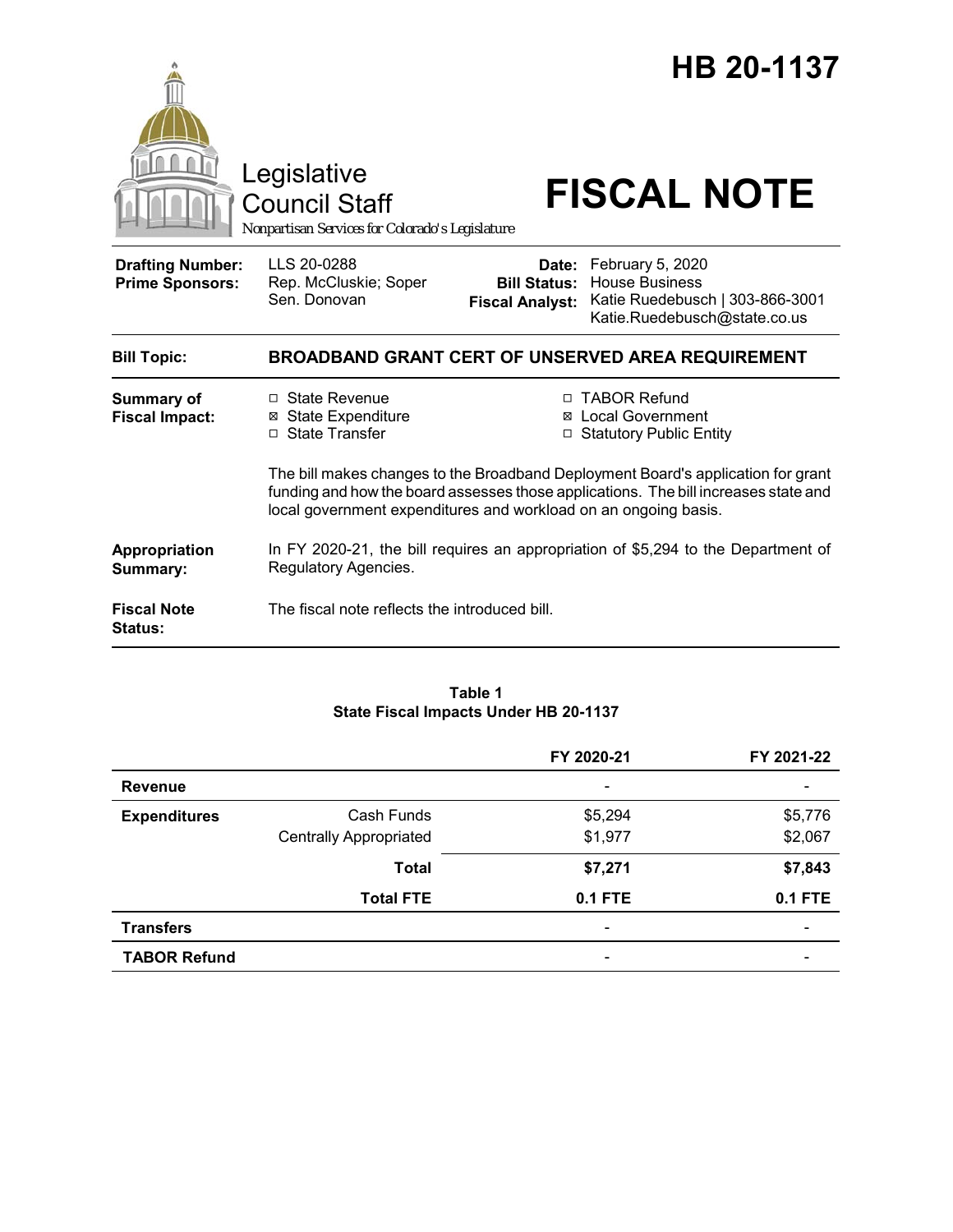February 5, 2020

# **Summary of Legislation**

The bill requires broadband grant applicants to submit a written certification with their application from a local entity that the area is an under served area. In order to provide a written certification, a local entity must provide public notice and hold a hearing on the issue, as well as collect, solicit, and review any quantitative data regarding broadband service in the area. The Broadband Deployment Board (board) in the Department of Regulatory Agencies (DORA) must give substantial weight to a local entity's written certification. The board may only reject a local entity's written certification if at least 10 of the board's members determine that proposed area is not an under served area.

### **Background**

The 16-member board provides direction and oversight to ensure the goal of "universal access" by awarding grants for broadband development in under served areas of Colorado. Grants may only be awarded in areas where there is no competition for basic broadband services, as determined by the Public Utilities Commission. Grants cover up to 75 percent of project infrastructure costs and applicants must demonstrate that their projects represent new broadband deployment, including "last mile" service, and meet additional requirements. Grants may only be awarded to for-profit entities; except that a nonprofit telephone cooperative or a nonprofit rural electric association that existed on May 10, 2014, is also eligible. Under current law, applicants must also submit their application to certain local governments along with submitting their application to the board. Board expenses are paid out of the Broadband Administrative Fund**.** 

## **State Expenditures**

The bill increases state cash fund expenditures for the board in DORA by \$7,271 and 0.1 FTE in FY 2020-21 and \$7,843 and 0.1 FTE in FY 2021-22 and future years. These costs are shown in Table 2 and discussed below.

|                                          |                   | FY 2020-21 | FY 2021-22 |
|------------------------------------------|-------------------|------------|------------|
| <b>Department of Regulatory Agencies</b> |                   |            |            |
| <b>Personal Services</b>                 |                   | \$5,294    | \$5,776    |
| Centrally Appropriated Costs*            |                   | \$1,977    | \$2,067    |
|                                          | <b>Total Cost</b> | \$7,271    | \$7,843    |
|                                          | <b>Total FTE</b>  | 0.1 FTE    | 0.1 FTE    |

#### **Table 2 Expenditures Under HB 20-1137**

 *\* Centrally appropriated costs are not included in the bill's appropriation.*

**Department of Regulatory Agencies.** The bill will increase expenditures for the board to develop new methodologies and to determine a consistent and demonstrable application of the bill's requirements. In addition, the bill will increase the amount of time and research related to each applications for a broadband grants. For informational purposes, the board receive approximately 40 applications per broadband application cycle. First year costs have been prorated to reflect the August effective date.